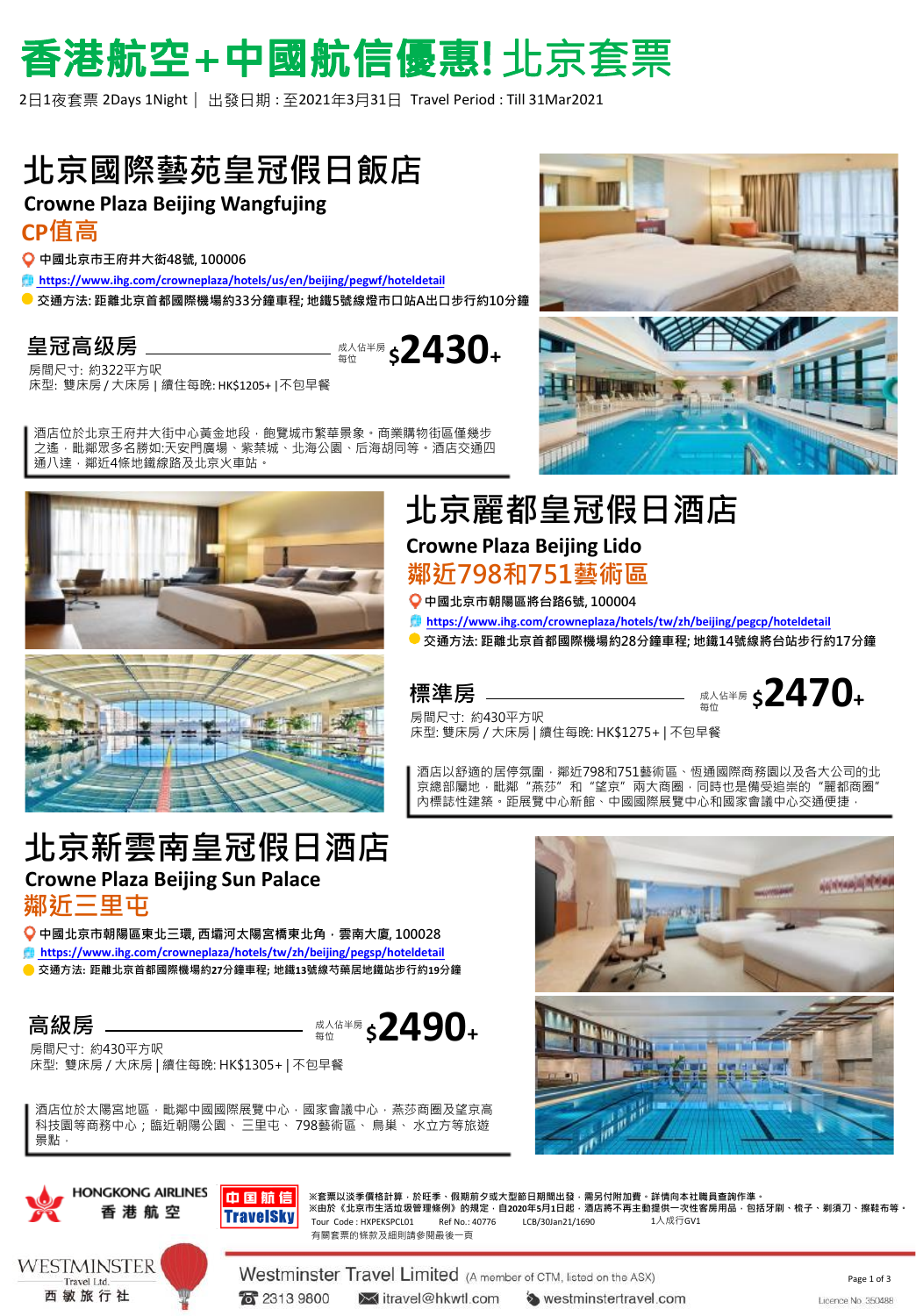# 香港航空+中國航信優惠! 北京套票

2日1夜套票 2Days 1Night ︳出發日期 : 至2021年3月31日 Travel Period : Till 31Mar2021

## **北京王府井希爾頓酒店**

### **Hilton Beijing Wangfujing Hotel**

**地理位置優越**

#### **中國北京市北京市東城區王府井東街8號**

**[https://www.hoteljen.com/cn/beijing/centraldistrict/about](http://www.hoteljen.com/cn/beijing/centraldistrict/about)**

交通方法: 距離北京首都國際機場約40分鐘車程; 地鐵1號線王府井站或地鐵5號線燈市口 站或東單站步行約10分鐘

> 成人佔半房 **\*\*\*\*\* \$2530+**

### **豪華客房**

房間尺寸: 約538平方呎 床型: 雙床房 / 大床房 | 續住每晚: HK\$1390+ | 不包早餐

酒店位於北京聞名遐邇的繁華鬧市區王府井大街,步行即可到達故宮、天安門廣場、 東方廣場寫字樓, 中央政府部門。驅車**約**十分鐘便可到達國貿和復興門商圈。佔盡 城市商業及文化中心的出色位置,將老北京的歷史和現代北京的繁華盡收眼底。





### **北京中關村皇冠假日酒店 Crowne Plaza Beijng Zhongguancun**

### **鄰近北京及清華大學**

**中國北京市海淀區知春路106號, 100086**

- **[https://www.ihg.com/crowneplaza/hotels/tw/zh/beijing/pegzg/hoteldetail](http://www.hyatt.com/zh-CN/hotel/china/park-hyatt-beijing/beiph)**
- **交通方法: 距離北京首都國際機場約43分鐘車程; 地鐵4號線海淀黃莊站步行約17分鐘**



### 皇冠高級**房**



房間尺寸: 約484平方呎 床型: 雙床房 / 大床房 | 續住每晚: HK\$2050+ | 不包早餐

酒店位於北京中關村核心區,乘車前往市中心與中國國家會議中心僅需 30 分鐘。 步行5分鐘即可搭乘北京地鐵 4 號線及 10 號線。酒店鄰近北京大學**、**清華大學、 圓明園與北京國家體育館。附近環繞IBM、摩托羅拉移動、甲骨文與新東方等眾多 公司。







中国航信 **TravelSky** 

**※套票以淡季價格計算,於旺季、假期前夕或大型節日期間出發,需另付附加費。詳情向本社職員查詢作準。 ※由於《北京市生活垃圾管理條例》的規定,自2020年5月1日起,酒店將不再主動提供一次性客房用品,包括牙刷、梳子、剃須刀、擦鞋布等。** 有關套票的條款及細則請參閱最後一頁 Tour Code :  $HXPFKSPC101$  Ref No.: 40776 LCB/30Jan21/1690

Westminster Travel Limited (A member of CTM, listed on the ASX) **R** 2313 9800 itravel@hkwtl.com westminstertravel.com